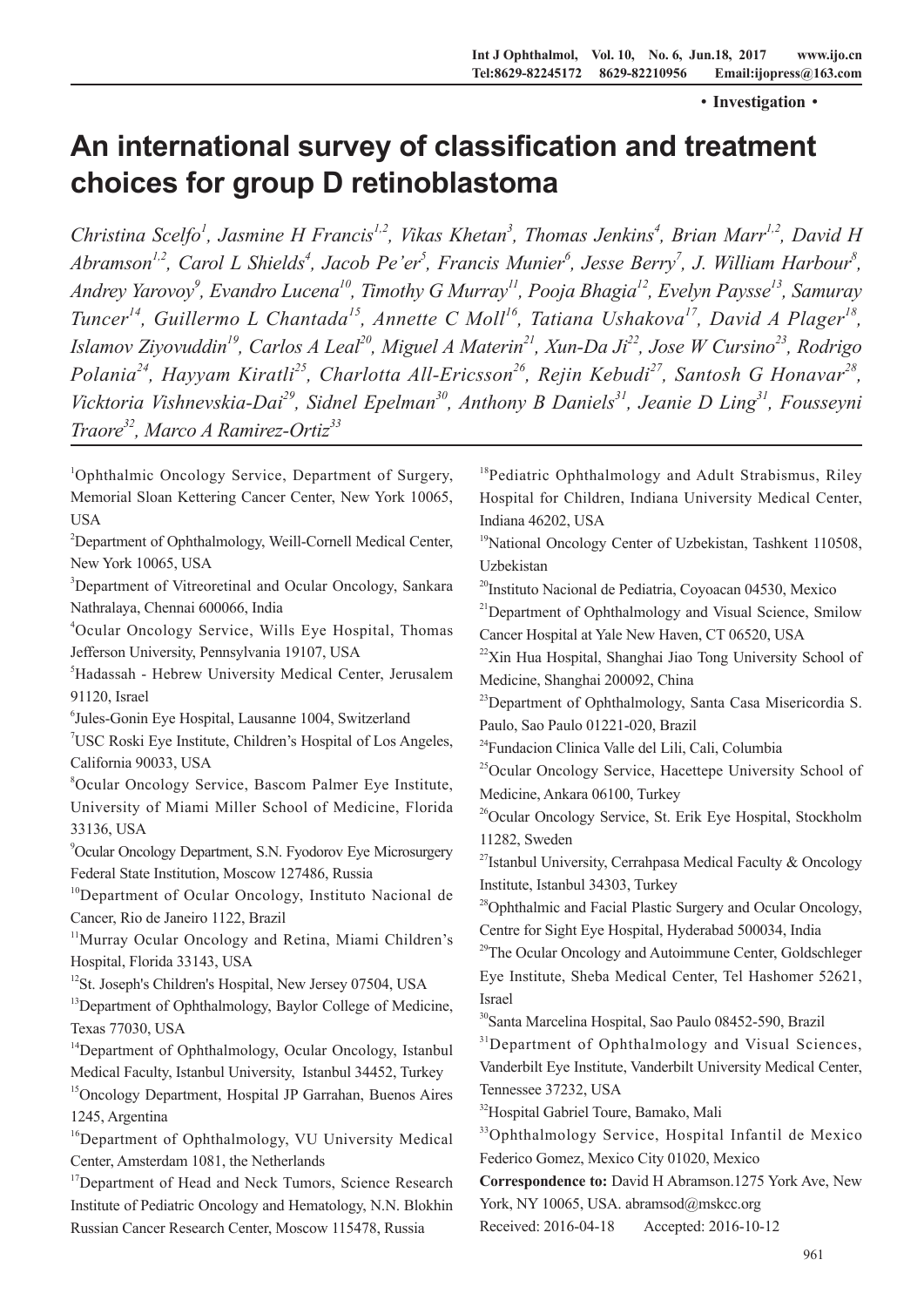### **Abstract**

**● AIM: To determine which IIRC scheme was used by retinoblastoma centers worldwide and the percentage of D eyes treated primarily with enucleation versus globe salvaging therapies as well as to correlate trends in treatment choice to IIRC version used and geographic region.**

**● METHODS: An anonymized electronic survey was offered to 115 physicians at 39 retinoblastoma centers worldwide asking about IIRC classification schemes and treatment patterns used between 2008 and 2012. Participants were asked to record which version of the IIRC was used for classification, how many group D eyes were diagnosed, and how many eyes were treated with enucleation versus globe salvaging therapies. Averages of eyes per treatment modality were calculated and stratified by both IIRC version and geographic region. Statistical significance was determined by Chi-square, ANOVA and Kruskal-Wallis tests using Prism.**

**● RESULTS: The survey was completed by 29% of physicians invited to participate. Totally 1807 D eyes were diagnosed. Regarding IIRC system, 27% of centers used the Children's Hospital of Los Angeles (CHLA) version, 33% used the Children's Oncology Group (COG) version, 23% used the Philadelphia version, and 17% were unsure. The rate for primary enucleation varied between 0 and 100% and the mean was 29%. By IIRC version, primary enucleation rates were: Philadelphia, 8%; COG, 34%; and CHLA, 37%. By geographic region, primary enucleation rates were: Latin America, 57%; Asia, 40%; Europe, 36%; Africa, 10%, US, 8%; and Middle East, 8%. However, systemic chemoreduction was used more often than enucleation in all regions except Latin America with a mean of 57% per center (***P***<0.0001).** 

**● CONCLUSION: Worldwide there is no consensus on which IIRC version is used, systemic chemoreduction was the most frequently used initial treatment during the study period followed by enucleation and primary treatment modality, especially enucleation, varied greatly with regards to IIRC version used and geographic region.** 

**● KEYWORDS:** retinoblastoma; oncology; retina; enucleation; chemotherapy; intra-arterial chemotherapy; ophthalmic artery chemosurgery; cancer

# **DOI:10.18240/ijo.2017.06.20**

Scelfo C, Francis JH, Khetan V, Jenkins T, Marr B, Abramson DH, Shields CL, Pe'er J, Munier F, Berry J, Harbour JW, Yarovoy A, Lucena E, Murray TG, Bhagia P, Paysse E, Tuncer S, Chantada GL, Moll AC, Ushakova T, Plager DA, Ziyovuddin I, Leal CA, Materin MA, Ji XD, Cursino JW, Polania R, Kiratli H, All-Ericsson C, Kebudi R, Honavar SG, Vishnevskia-Dai V, Epelman S, Daniels AB, Ling JD, Traore F, Ramirez-Ortiz MA. An international survey of classification

and treatment choices for group D retinoblastoma. *Int J Ophthalmol* 2017;10(6):961-967

## **INTRODUCTION**

The International Intraocular Retinoblastoma Classification (IIRC) was developed to more accurately describe clinical responses to systemic chemotherapy in cases of intraocular disease as the Reese-Ellsworth system had been designed to describe responses to lateral photon irradiation thirty years previously<sup>[1]</sup>. In this system, retinoblastoma is graded "A" through "E", with group A eyes having limited disease and therefore best prognosis and group E eyes having extensive disease and a poorer prognosis when managed with primary systemic chemotherapy. However, multiple versions of the IIRC with different criteria under the same "A" to "E" classification scheme exist including the Philadelphia<sup>[2]</sup>, Children's Hospital of Los Angeles  $\left( \text{CHLA} \right)^{[3]}$ , and Children's Oncology Group  $(COG)$  versions<sup>[4]</sup>. Furthermore, while authors frequently stratify their globe salvage rates by IIRC classifications, the majority of papers in the literature fail to identify which IIRC version was used<sup>[5-24]</sup>. Taken together, outcome analysis of apparently similarly grouped eyes becomes difficult.

This problem is particularly salient for group D retinoblastoma eyes. Under the IIRC system, group D eyes are those with non-discrete growth or non-localized seeding with a minimum distance from the tumor depending on the version used. Specifically, the Philadelphia system defines D eyes as tumors with "subretinal and/or vitreous seeds >3 mm from the tumor margin occupying  $\leq 50\%$  of the globe"<sup>[2]</sup>, while the COG system includes in its criteria the presence of vitreous and/ or subretinal seeding in addition to subretinal fluid and also increases the radius to  $>6$  mm<sup>[4]</sup>. The CHLA version defines D eyes as any tumor with "exophytic or endophytic qualities, diffuse/extensive vitreous or subretinal seeding, and/or retinal detachment in  $>1$  quadrant<sup>[3]</sup><sup>31</sup>. Based on these definitions, it is clear that a spectrum of disease severity exists across IIRC versions for group D eyes. Thus, although alternative treatment options including systemic, intra-arterial, intravitreal and periocular chemotherapy seemingly offer excellent globe salvage rates without higher rates of metastasis or secondary cancers[25-28] outcome comparison across the literature is challenging, especially when the IIRC version used is not specified. On review of the literature, only three of twenty papers reporting on outcomes for eyes classified using the IIRC specified which version was used in the text $[20,23-24]$ . In addition, because most data on globe-salvaging techniques come from large retinoblastoma centers, it is currently unclear if they are being widely adopted on an international scale<sup>[26-31]</sup>.

Given these observations, the primary aims of this study were to 1) determine which IIRC scheme was used by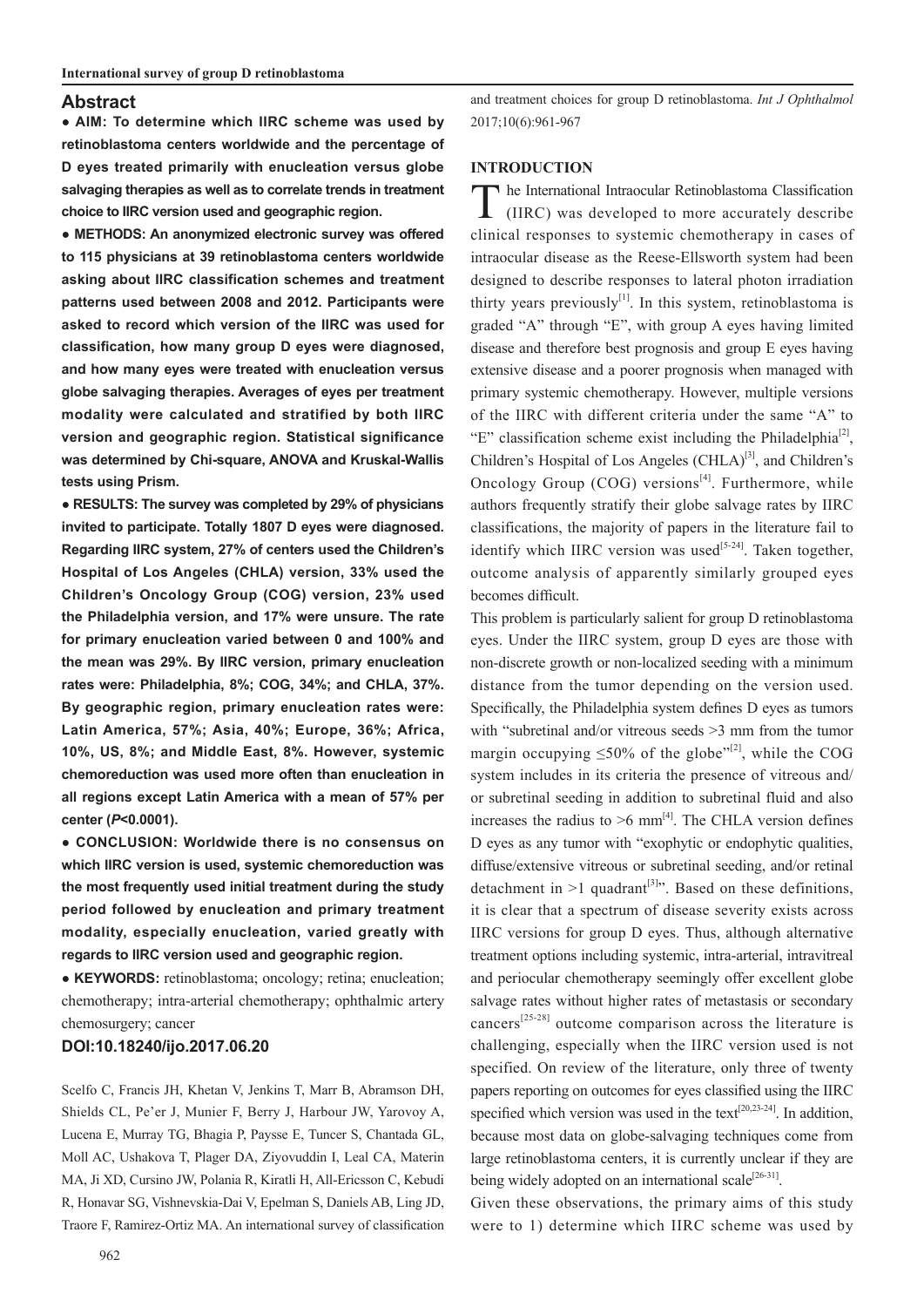retinoblastoma centers worldwide, 2) determine the percentage of D eyes treated primarily with enucleation versus globe salvaging therapies, 3) correlate trends in treatment choice to IIRC version used and geographic region.

# **SUBJECTS AND METHODS**

A 39-question survey was sent *via* email to 115 ophthalmologists at 39 retinoblastoma centers worldwide using the Survey Monkey website (surveymonkey.com). Institutional review board (IRB) approval at our institution was obtained prior to survey distribution (IRB  $#$  WA0064-15). Survey recipients were known to be involved in childhood retinoblastoma management and were included based on their involvement in retinoblastoma care, conferences and forums.

Participants were asked to record data for group D eyes diagnosed in their center between January 1, 2008 and December 31, 2012. They were asked to record: the IIRC scheme used, the total number of group D eyes, and the number of eyes primarily treated with enucleation, intraarterial chemotherapy, bridging chemotherapy followed by intra-arterial chemotherapy, systemic chemoreduction, external beam radiation, or brachytherapy. No personal or institutional data were collected, although all participants were asked to provide the country in which their practice is located. Relevant data from our own center, Memorial Sloan Kettering was also collected, entered into the electronic survey and included in the overall study data. A copy of the survey can be found as supplemental material to this article.

Survey results were aggregated in an Excel (Version 14.6.6) spreadsheet generated by the Survey Monkey website, which listed responses from each survey participant anonymously. For surveys that were returned incomplete, participants' responses were included in data analysis pertaining to the questions answered and excluded from data analysis for questions omitted. Data regarding brachytherapy were excluded given an exceedingly small sample size (10 eyes total, representing only 0.6% of total eyes).

The percentage of total D eyes treated with enucleation and other globe salvaging therapies was calculated along with mean and median values per center for each treatment modality. Data pertaining to each treatment modality were then grouped by IIRC version and geographic region and the same values were calculated. The Chi-square, one-way ANOVA and Kruskal-Wallis tests were used to determine statistical significance using Prism 6.

# **RESULTS**

The survey was completed in entirety by 25% of physicians invited to participate in the survey and incompletely by an additional 8% of physicians. These responses were gathered from throughout the United States (11), Asia (7), Europe (4), Latin America (4), Africa (2), and the Middle East (1). Nine survey participants did not list their center's location. Totally



**Figure 1 Treatment choice by center for all eyes reported.**

1807 D eyes were reported. Regarding IIRC system, 27% of centers used the CHLA version, 33% used the COG version, 23% used the Philadelphia version, and 17% were unsure which version they used. Within the United States, 36% of centers used the Philadelphia version, 36% used the Children's Oncology Group version, 18% used the Children's Hospital of Los Angeles Version and 9% did not know which version they used. The rate for primary enucleation varied between 0 and 100% across centers. Of the aggregate 1807 D eyes reported, 27% were primarily enucleated. The mean percentage of eyes primarily enucleated per center was 29%, while the median was 17%. These values were derived by first calculating the percentage of D eyes primarily enucleated in each center and then calculating the mean and median of this data set. Twentysix percent of centers did not primarily enucleate any eye and 26% of centers primarily enucleated greater than 50% of eyes. The two largest centers to participate in the study  $( \geq 300 \text{ eves})$ enucleated less than 20% of eyes overall.

Systemic chemotherapy was the most commonly used treatment, administered to 53% of all group D eyes reported (*P*<0.0001). The mean percentage of eyes treated with systemic chemotherapy per center was 57%, while the median was 60%. The use of systemic chemotherapy was followed by other globe-salvaging techniques as follows: intra-arterial chemotherapy (16%), bridging plus intra-arterial chemotherapy (4%) and external beam radiation (1%) (*P*<0.0001). The number of eyes treated with enucleation versus globe-sparing techniques for each participating center is depicted in Figure 1. This figure includes any participant who at minimum answered how many group D eyes were diagnosed and how many of these group D eyes were primarily enucleated.

When stratifying enucleation rates by IIRC system, centers using the Philadelphia version had both the greatest number of group D eyes diagnosed and the lowest percent of eyes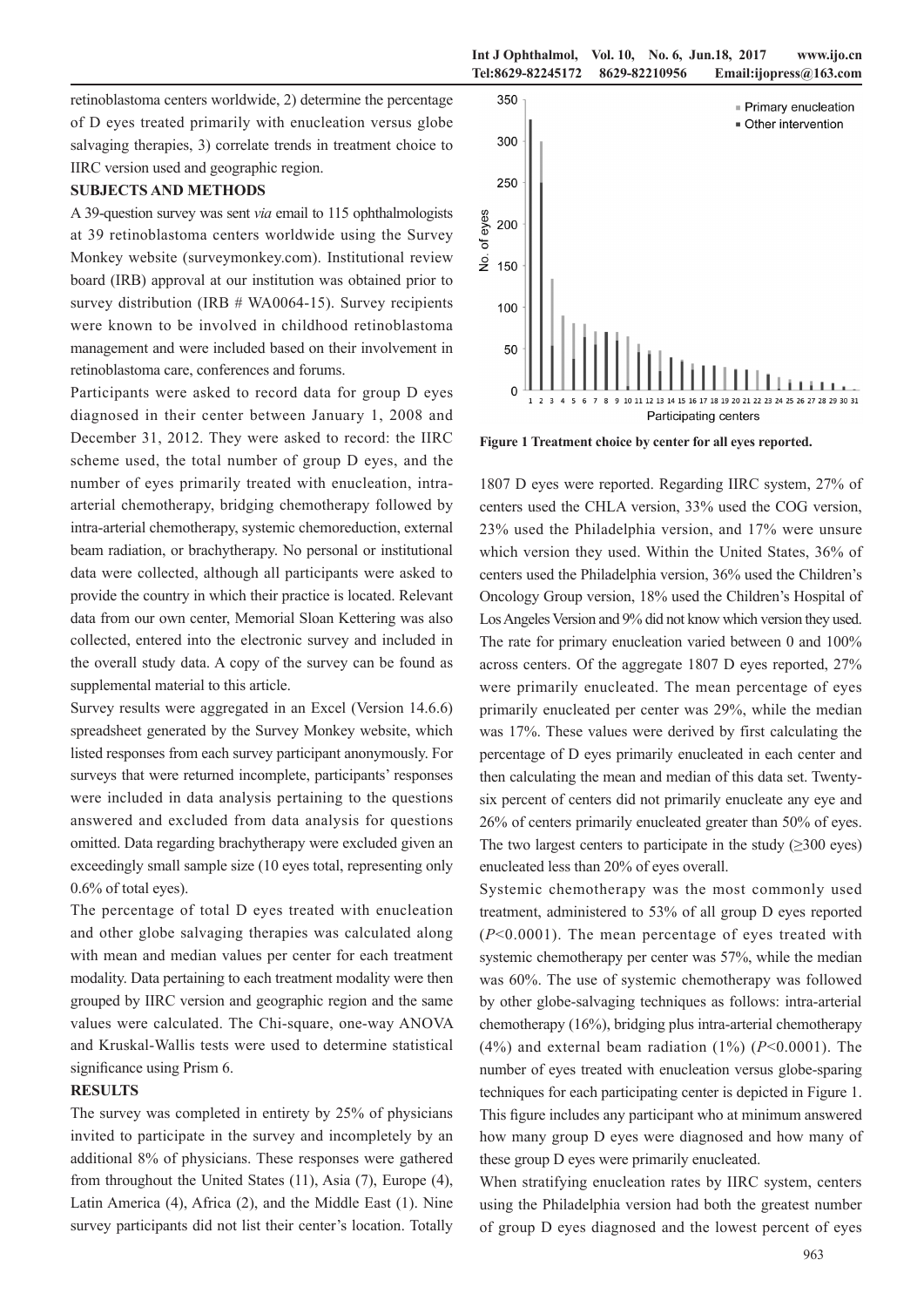#### **International survey of group D retinoblastoma**

| Table 1 Comparison of group D eyes diagnosed and enucleated when stratified by IIRC version |                        |                                               |                                                                |  |
|---------------------------------------------------------------------------------------------|------------------------|-----------------------------------------------|----------------------------------------------------------------|--|
| Country                                                                                     | Total D eyes diagnosed | % D eyes primarily<br>enucleated $(P<0.0001)$ | Mean $\%$ D eyes primarily<br>enucleated per center $(P=0.03)$ |  |
| Philadelphia                                                                                | 801                    |                                               |                                                                |  |
| <b>CHLA</b>                                                                                 | 473                    | 37                                            | 27                                                             |  |
| COG                                                                                         | 274                    | 34                                            | 26                                                             |  |
| Unknown                                                                                     | 259                    | 63                                            | 62                                                             |  |

CHLA: Children's Hospital of Los Angeles; COG: Children's Oncology Group.

**Table 2 Comparison of group D eyes diagnosed and enucleated when stratified by geographic region**

| Country       | Total D eyes diagnosed | % D eyes primarily<br>enucleated $(P<0.0001)$ | Median $\%$ D eyes primarily<br>enucleated per center $(P=0.03)$ |
|---------------|------------------------|-----------------------------------------------|------------------------------------------------------------------|
| <b>USA</b>    | 952                    | 8                                             | 0                                                                |
| Middle East   | 12                     | 8                                             |                                                                  |
| Africa        | 96                     | 10                                            |                                                                  |
| Europe        | 75                     | 36                                            |                                                                  |
| Asia          | 394                    | 40                                            | 31                                                               |
| Latin America | 190                    | 58                                            | 49                                                               |

| Table 3 Comparison of enucleation rates observed in our survey study versus published data |  |  |  |  |  |  |  |
|--------------------------------------------------------------------------------------------|--|--|--|--|--|--|--|
|--------------------------------------------------------------------------------------------|--|--|--|--|--|--|--|

| Country                          | Our survey enucleation<br>rate $(\% )$ | Published enucleation<br>rate $(Avg)$ | Range     | Dates     |
|----------------------------------|----------------------------------------|---------------------------------------|-----------|-----------|
| $USA^{[24,32-33]}$               | 8                                      | 13                                    | $6 - 18$  | 2000-2013 |
| Middle $East[8]$                 | 8                                      | 43                                    | 43        | 2001-2007 |
| Africa <sup>[5,11,23]</sup>      | 10                                     | 96                                    | 91-100    | 2006-2011 |
| Europe <sup>[10,18]</sup>        | 36                                     | 58                                    | $33 - 82$ | 1995-2011 |
| Asia <sup>[6,7,9,13-14,22]</sup> | 40                                     | 55                                    | $15 - 77$ | 1997-2014 |
| Latin America <sup>[21]</sup>    | 58                                     | 75                                    | 75        | 2007-2014 |

primarily enucleated overall (*P*<0.0001) and per center (*P*=0.03) during the study period. Comparison to centers using the CHLA and COG version are shown in Table 1. When analyzed by geographic region, the primary enucleation rates of group D eyes were lowest in the Middle East (8%) and US (8%) (*P*<0.0001). Enucleation rates for each geographic region from this survey study are shown in Table 2 and compared to publishedenucleation rates per region in Table 3. Data from papers cited elsewhere in this article that only provided a combined enucleation rate for groups D and E eyes were omitted from Table 3.

With regards to globe sparing therapies, systemic chemotherapy was used most frequently in all geographic regions except Latin America, which used enucleation more frequently (*P*<0.0001). Rates for systemic chemotherapy as primary treatment modality were: Africa, 83%, Middle East, 75%; US, 58%; Asia, 56%; Europe, 43% and Latin America, 32%. The use of intra-arterial chemotherapy as primary treatment was only reported in the US (28%), Europe (19%) and Latin America (4%). Bridging chemotherapy in combination with intra-arterial chemotherapy was reported in the Middle East (17%), US (6%), Latin America (5%) and Europe (1%). External beam radiotherapy was used least frequently and reported in Asia (4%), Africa (2%), Latin America (2%), and Europe (1%) ( $P \le 0.0001$ ). These rates are compared in Figure 2.



**Figure 2 Comparison of treatment choice stratified by geographic region** AFR: Africa; EUR: Europe; ME: Middle East; LA: Latin America; IA: Intra-arterial.

# **DISCUSSION**

Although the IIRC system was developed to better describe outcomes for intraocular retinoblastoma managed with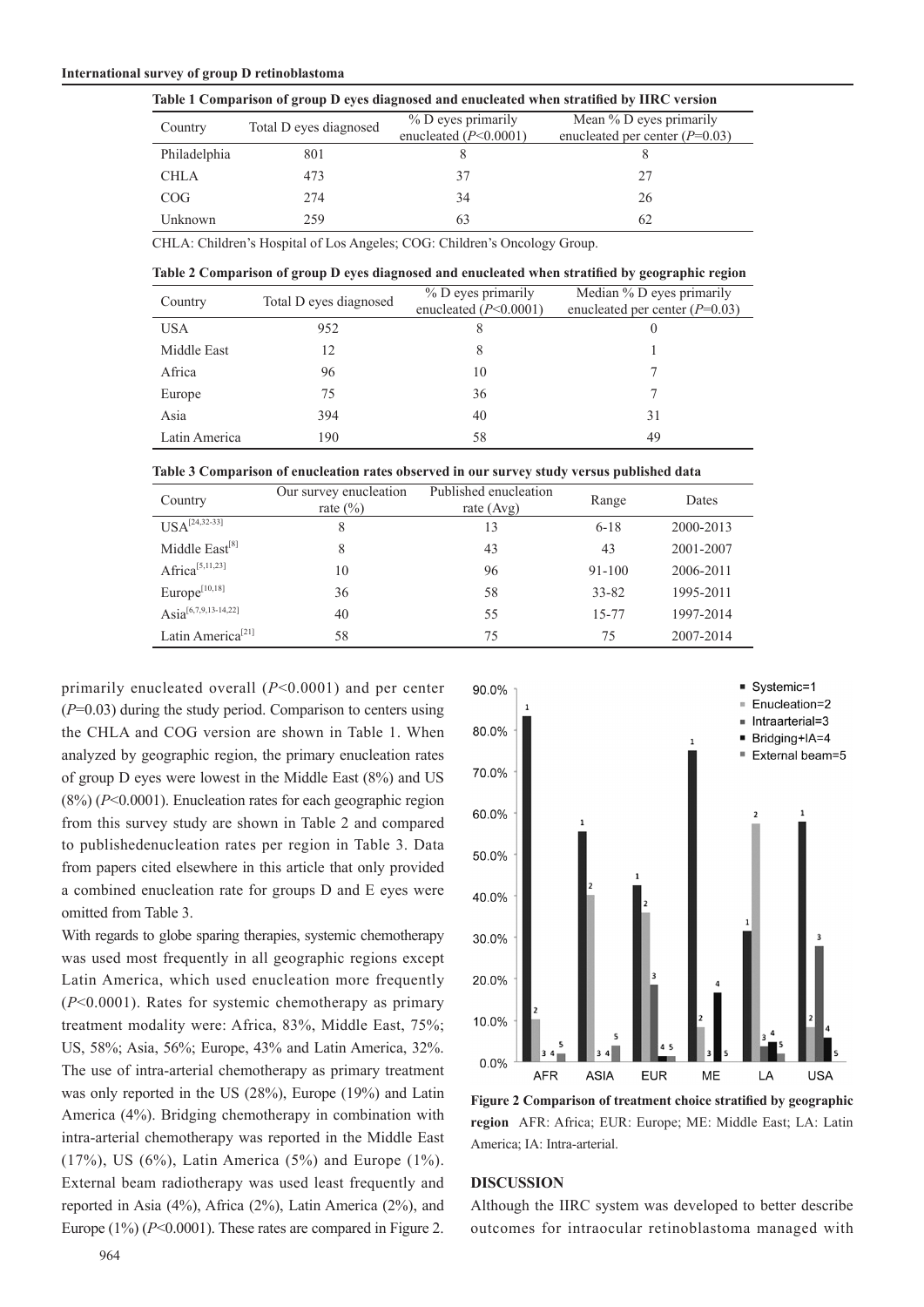systemic chemotherapy differing versions of this scheme make it challenging to compare success among centers, especially if the IIRC version is not specified. Based on our review of the literature and our survey data, there is no apparent consensus regarding which version of the IIRC is used both worldwide and within the United States. Moreover, a significant percentage of institutions do not even know which system they are using. This makes critical review of the literature regarding retinoblastoma eyes grouped by IIRC version difficult.

With regards to primary treatment choice for group D retinoblastoma, enucleation has historically been the standard of care for patients with advanced disease. However, over the last three decades, major centers decreased their rates of enucleation in favor of globe-salvaging techniques<sup>[24,29-30]</sup>. Further refinements of chemotherapy delivery methods, especially recent series using intra-arterial chemotherapy, have shown increased rates of ocular salvage even in cases of advanced tumors<sup>[25-28]</sup>. Given this emerging data, it is interesting to compare practice patterns between international retinoblastoma centers as it is currently unknown whether new forms of treatment are available or widely utilized in developing countries.

Based on our survey study, enucleation rates varied greatly among centers, with 27% of group D eyes treated primarily with enucleation overall. Systemic chemotherapy was the most popular primary treatment choice for 53% of group D eyes. Intra-arterial chemotherapy, both alone and with bridging chemotherapy, and external beam radiation were less popular as initial treatment choice. The utilization of intraarterial chemotherapy may reflect the study period, which only extended to 2012. As this technique gains popularity with time and is explored by other centers its utilization will likely increase. This is supported by a study by Grigorovski *et al*<sup>[31]</sup> that reports three-quarters of international centers regard intraarterial chemotherapy as first-line treatment for advanced unilateral eyes. Participants were not asked to differentiate between bilateral versus unilateral disease in this survey. In addition, the survey did not elicit which treatment modalities were available to each participant at the time of diagnosis. Further survey studies are necessary to evaluate what factors contributed to the enucleation rates reported.

When stratifying data by IIRC version, centers using the Philadelphia version diagnosed the greatest number of D eyes and primarily enucleated the fewest eyes. This may be because in comparison to the COG and CHLA IIRC version, the Philadelphia version has the lowest cutoff for distance of subretinal and/or vitreal seeds away from the tumor and no mention of subretinal fluid or retinal detachment<sup>[2-4]</sup>. Thus, some eyes classified under the Philadelphia version as D eyes may have been considered C eyes under an alternate scheme. In addition, the Philadelphia version is the only classification

scheme to include a definitive size cutoff for the tumor, setting it at ≤50% of the globe for group D eyes. This means that eyes with larger tumors above this cutoff would automatically be classified as group E under the Philadelphia scheme while the same eyes may be considered group D under COG or CHLA classification depending on their other qualities. Taken together, it follows that eyes containing less advanced tumors may have been more comfortably treated with globe-salvaging strategies by clinicians, thus possibly explaining the lowest percentage of enucleations in eyes classified as group D under the Philadelphia version. If a significant difference in ocular survival across IIRC version is confirmed by future studies, it might support standardization of the IIRC system.

With respect to geographic region, the lowest enucleation rates were found in the US (8%) and Middle East (8%). Higher enucleation rates were reported in Europe, Asia and Latin America. The US enucleation rate of 8% is consistent with published data as shown in Table 3. However, all other primary enucleation rates calculated from our survey data were lower than those found in the literature, including the worldwide average per center (29% from our survey versus 57% from the literature). Many variables may explain this finding such as under representation of regions by participation of a limited number of centers (the Middle East was represented by one center and Africa by 2 centers) and overrepresentation by the USA which had one of the lowest enucleation rates, or difference in management patterns between the published (including late 1990s and early 2000s) and study (2008-2012) time periods. In addition, little data on enucleation rates for group D eyes exist for comparison to our results. We cannot generalize the results of the few studies from a limited number of centers to an entire region and this may also account for inconsistencies between our data and reported enucleation rates as displayed in Table 3. An alternate hypothesis is that inherent bias in survey studies exists and centers with low enucleation rates may be more likely to respond to a survey regarding enucleation than centers with high rates. However, some published data suggest that web-based surveys eliminate some of this bias likely due to anonymity<sup>[32]</sup>.

Despite significant advances in the understanding and treatment of retinoblastoma, there is limited consensus about how to classify and treat advanced tumors. Few centers report which IIRC version they use, and when stated, the discrepancies among versions make comparing results across the literature difficult for readers. Regardless of IIRC version used, however, and the success of globe sparing techniques such as intra-arterial chemotherapy, the use of enucleation as primary treatment for group D retinoblastoma is still widespread and variable worldwide. We look forward to future studies on larger cohorts with further diversity by region that confirm our results.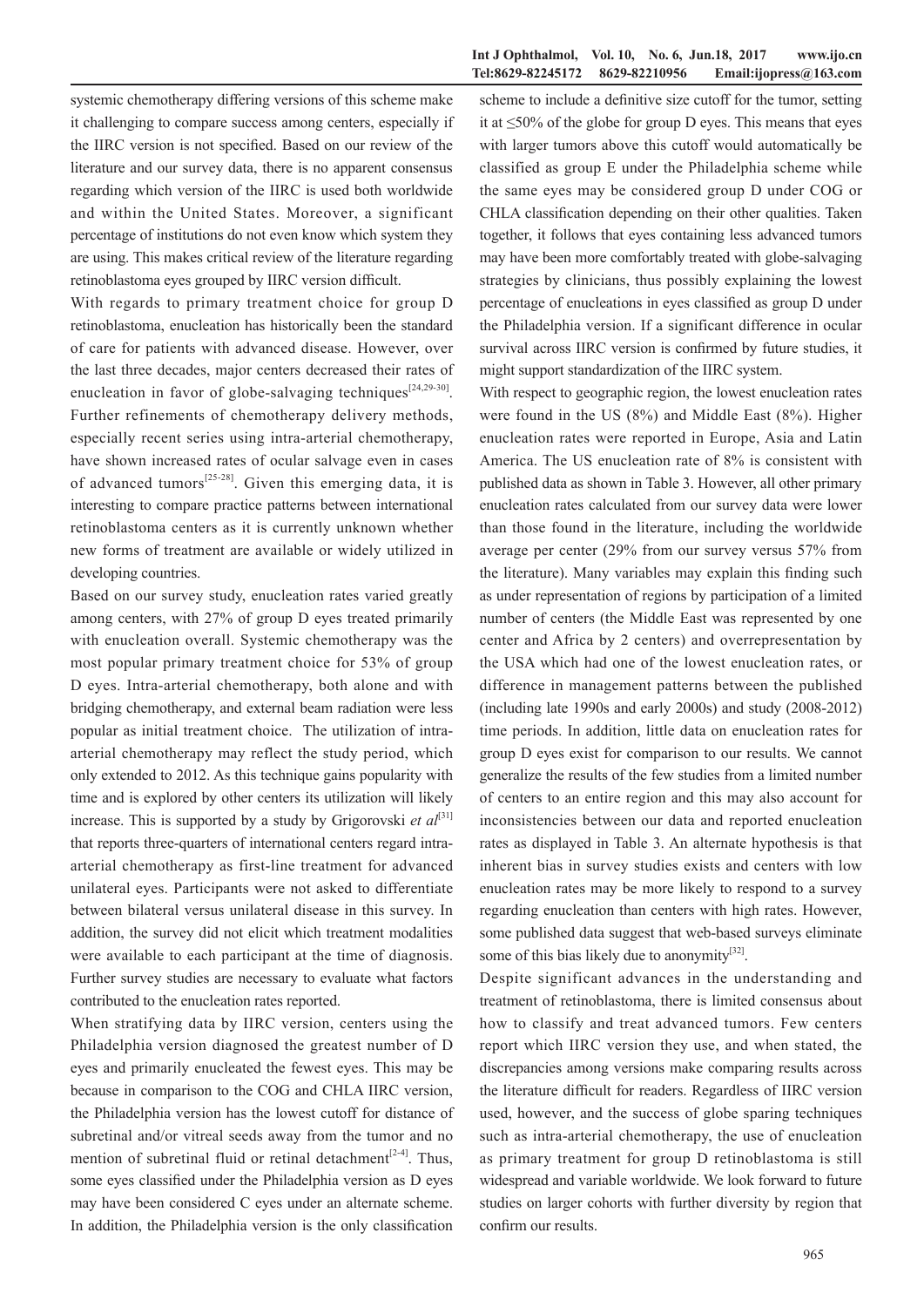# **ACKNOWLEDGEMENTS**

The abstract for this paper was presented at the ARVO 2016 Annual Meeting, sponsored by The Association for Research in Vision and Ophthalmology on May 3, 2016.

We thank all those who participated in this survey study.

**Foundation:** Supported in part by grants NIH/NCI Cancer Center Support Grant P30 CA008748.

**Authors' Contributions:** Scelfo C, Jenkins T: concept, data collection, writing; Francis JH: concept, critical revisions; Marr B: critical revisions; Abramson DH: concept, data collection, writing, critical revisions; Khetan V, Pe'er J: revisions, data collection; Shields CL, Munier F, Berry J, Harbour JW, Yarovoy A, Lucena E, Murray TG, Bhagia P, Paysse E, Tuncer S, Chantada GL, Moll AC, Ushakova T, Plager DA, Ziyovuddin I, Leal CA, Materin MA, Ji XD, Cursino JW, Polania R, Kiratli H, All-Ericsson C, Kebudi R, Honavar SG, Vishnevskia-Dai V, Epelman S, Daniels AB, Ling JD, Traore F, Ramirez-Ortiz MA: data collection.

**Conflicts of Interest: Scelfo C**, None; **Francis JH**, None; **Khetan V**, None; **Jenkins T**, None; **Marr B**, None; **Abramson DH**, None; **Shields CL**, None; **Pe'er J**, None; **Munier F**, None; **Berry J**, None; **Harbour JW**, None; **Yarovoy A**, None; **Lucena E**, None; **Murray TG**, None; **Bhagia P**, None; **Paysse E**, None; **Tuncer S**, None; **Chantada GL**, None; **Moll AC**, None; **Ushakova T**, None; **Plager DA**, None; **Ziyovuddin I**, None; **Leal CA**, None; **Materin MA**, None; **Ji XD**, None; **Cursino JW**, None; **Polania R**, None; **Kiratli H**, None; **All-Ericsson C**, None; **Kebudi R**, None; **Honavar SG**, None; **Vishnevskia-Dai V**, None; **Epelman S**, None; **Daniels AB**, None; **Ling JD**, None; **Traore F**, None; **Ramirez-Ortiz MA**, None.

# **REFERENCES**

1 Shields CL, Mashayekhi A, Au AK, Czyz C, Leahey A, Meadows AT, Shields JA. The International Classification of Retinoblastoma predicts chemoreduction success. *Ophthalmology* 2006;113(12):2276-2280.

2 Shields CL, Mashayekhi A, Demirci H, Meadows AT, Shields JA. Practical approach to management of retinoblastoma. *Arch Ophthalmol* 2004;122(5):729-735.

3 Linn Murphree A. Intraocular retinoblastoma: the case for a new group classification. *Ophthalmol Clin North Am* 2005;18(1):41-53,viii.

4 Just Diagnosed: Staging. Children's Oncology Group Website. Available at https://www.childrensoncologygroup.org/index.php/ newlydiagnosedwithretinoblastoma. September 2011. Accessed on March 23,2016.

5 Waddell KM, Kagame K, Ndamira A, Twinamasiko A, Picton SV, Simmons IG, Johnston WT, Newton R. Clinical features and survival among children with retinoblastoma in Uganda. *Br J Ophthalmol* 2015;99(3):387-390.

6 Lim FPM, Soh SY, Iyer JV, Tan AM, Swati H, Quah BL. Clinical profile, management, and outcome of retinoblastoma in Singapore. *J Pediatr Ophthalmol Strabismus* 2013;50(2):106-112.

7 Shah PK, Narendran V, Kalpana N. Outcomes of intra- and extraocular retinoblastomas from a single institute in South India. *Ophthalmic Genet*  2015;36(3):248-250.

8 Naseripour M, Nazari H, Bakhtiari P, Modarres-zadeh M, Vosough P, Ausari M. Retinoblastoma in Iran: outcomes in terms of patients' survival and globe survival. *Br J Ophthalmol* 2009;93(1):28-32.

9 Huang D, Zhang Y, Zhang W, Wang Y, Zhang P, Hong L, Zhou Y, Han T, Zhi T. Study on clinical therapeutic effect including symptoms, eye preservation rate, and follow-up of 684 children with retinoblastoma. *Eur J Ophthalmol* 2013;23(4):532-538.

10 Cohen VM, Kingston J, Hungerford JL. The success of primary chemotherapy for group D heritable retinoblastoma. *Br J Ophthalmol* 2009;93(7):887-890.

11 ElZomor H, Taha H, Aleieldin A, Nour R, Zaghloul MS, Fawzi M, Kamel A, Alfaar AS. High risk retinoblastoma: prevalence and success of treatment in developing countries. *Ophthalmic Genet* 2013;36(3):287-289.

12 Li SY, Chen SC, Tsai CF, Sheu SM, Yeh JJ, Tsai CB. Incidence and survival of retinoblastoma in Taiwan: a nationwide population-based study 1998-2011. *Br J Ophthalmol* 2016;100(6):839-842.

13 Hahn SM, Kim HS, Kim DJ, Lee SC, Lyu CJ, Han JW. Favorable outcome of alternate systemic and intra-arterial chemotherapy for retinoblastoma. *Pediatr Hematol Oncol* 2016;33(1):74-82.

14 Manjandavida FP, Honavar SG, Reddy VA, Khanna R. Management and outcome of retinoblastoma with vitreous seeds. *Ophthalmology* 2014; 121(2):517-524.

15 Alkofide A, Ayas M, Khafagah Y, Rawashde A, Anas M, Barria M, Siddiqui K, Almesfer S, Alkatan H. Efficacy of vincristine and carboplatin as chemo-reduction for advanced bilateral retinoblastoma, the Saudi experience. *Saudi J Ophthalmol* 2013;27(3):193-196.

16 Okimoto S, Nomura K. Clinical manifestations and treatment of retinoblastoma in Kobe Children's Hospital for 16 Years. *J Pediatr Ophthalmol Strabismus* 2014;51(4):222-229.

17 Akyüz C, Kiratli H, Sen H, Aydin B, Tarlan B, Varan A. Intraarterial chemotherapy for retinoblastoma: a single-center experience. *Ophthalmologica* 2015;234(4):227-232.

18 Bartuma K, Pal N, Kosek S, Holm S, All-Ericsson C. A 10-year experience of outcome in chemotherapy-treated hereditary retinoblastoma. *Acta Ophthalmol* 2013;92(5):404-411.

19 Kunkele A, Jurklies C, Wieland R, Lohmann D, Bornfeld N, Eggert A, Schulte JH. Chemoreduction improves eye retention in patients with retinoblastoma: a report from the German Retinoblastoma Reference Centre. *Br J Ophthalmol* 2013;97(10):1277-1283.

20 Palazzi MA, Stephan C, Brandalise SR, AguiarSdos S. Retinoblastoma diagnosis: a proposal based on the experience of Centro InfantilBoldrini, Brazil. *Pediatr Hematol Oncol* 2013;30(5):379-385.

21 Ossandón D, Zanolli M, Pérez V, Rojas T, Quijarro P, Kabalan P, Alvarez D, Varas M. Multidisciplinary management of retinoblastoma: Experience in 37 eyes. *Arch Soc Esp Oftalmol* 2015;90(2):55-62.

22 Shin JY, Kim JH, Yu YS, Khwarg SI, Choung HK, Shin HY, Ahn HS. Eyepreserving therapy in retinoblastoma: prolonged primary chemotherapy alone or combined with local therapy. *Korean J Ophthalmol* 2010;24(4):219-224.